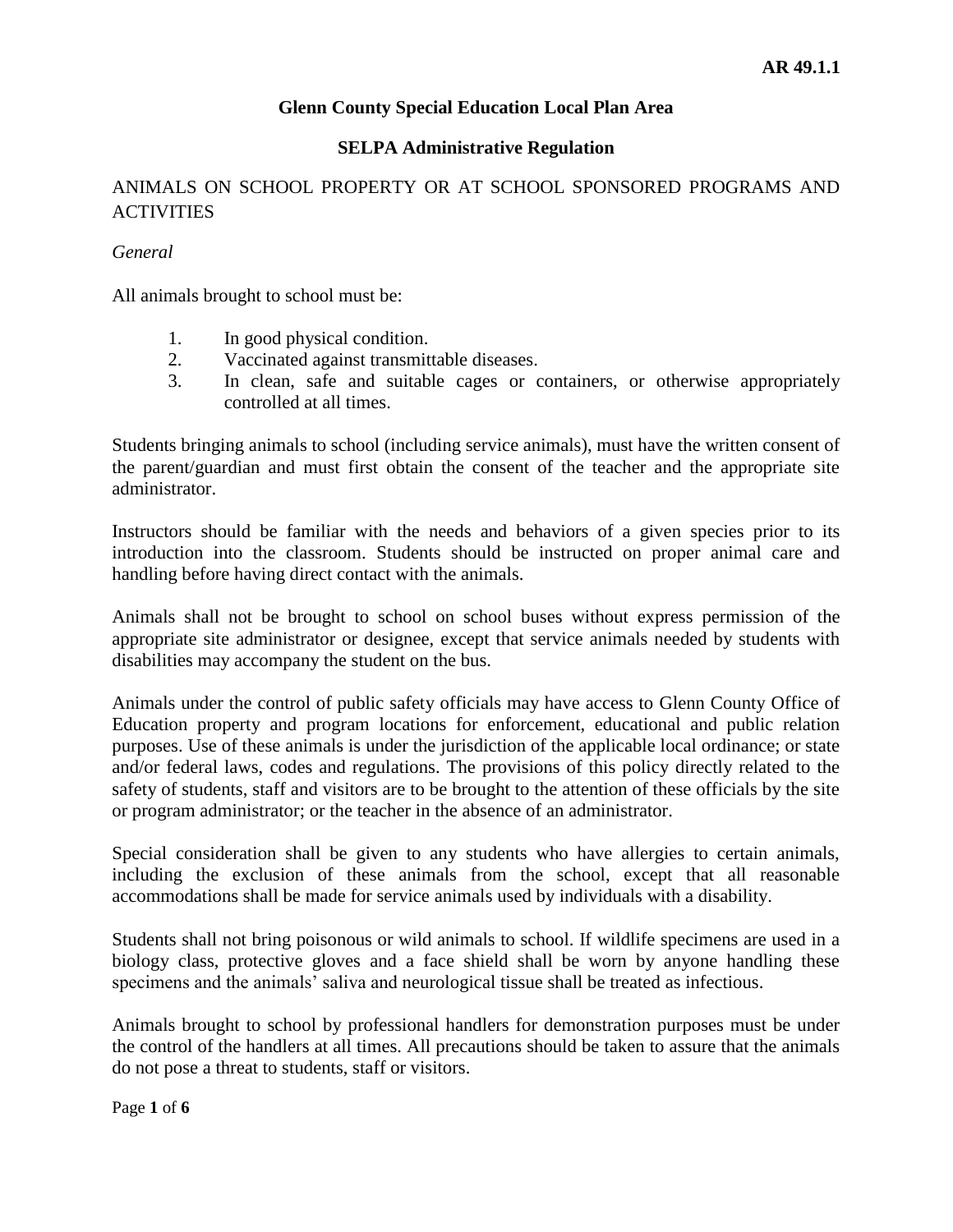#### **SELPA Administrative Regulation**

Animals brought to school by students or staff shall generally be taken home the same day they are brought to school. With the consent of the appropriate site or program administrator, or designee, animals may remain at school under the following conditions:

- 1. The animal shall remain in the classroom only for the number of days needed to achieve the educational goal.
- 2. The teacher shall provide a plan for the proper care, sanitation, feeding and handling of the animal.
- 3. The teacher shall be responsible for the animal's care in the event of any school closure, and may allow students to take class pets home when school is out of session, with the written consent of the parent/guardian.
- 4. The teacher shall be familiar with any potential dangers that may be posed by the animal.

Non-service animals must be removed immediately from school premises upon the request of the school site or district level administrator.

#### *Service Animals*

Pursuant to Civil Code section 54.2, individuals with disabilities, including children with disabilities, have the right to be accompanied by specially trained guide dogs, signal dogs, or service dogs in all public places, including schools. This regulation is designed to provide guidance regarding the use of guide dogs, signal dogs, and service dogs by students with disabilities enrolled in schools within the Glenn County Office of Education, as well as the use of such dogs by visitors and staff on school property and at school-sponsored programs and activities.

## 1. Definitions

- (a) Individual with a Disability: As defined by Section 504 of the Rehabilitation Act of 1973, the Americans with Disabilities Act, and the ADA Amendments Act of 2008.
- (b) Guide Dog: means any guide dog trained by an appropriately licensed person to assist an individual with a disability.
- (c) Signal Dog: means any dog trained to alert an individual, who is deaf or hearing impaired, to intruders or sounds.
- (d) Service Dog: means any dog individually trained to the requirements of the individual with a disability, including, but not limited to, minimal protection work, rescue work, pulling a wheelchair, or fetching dropped items.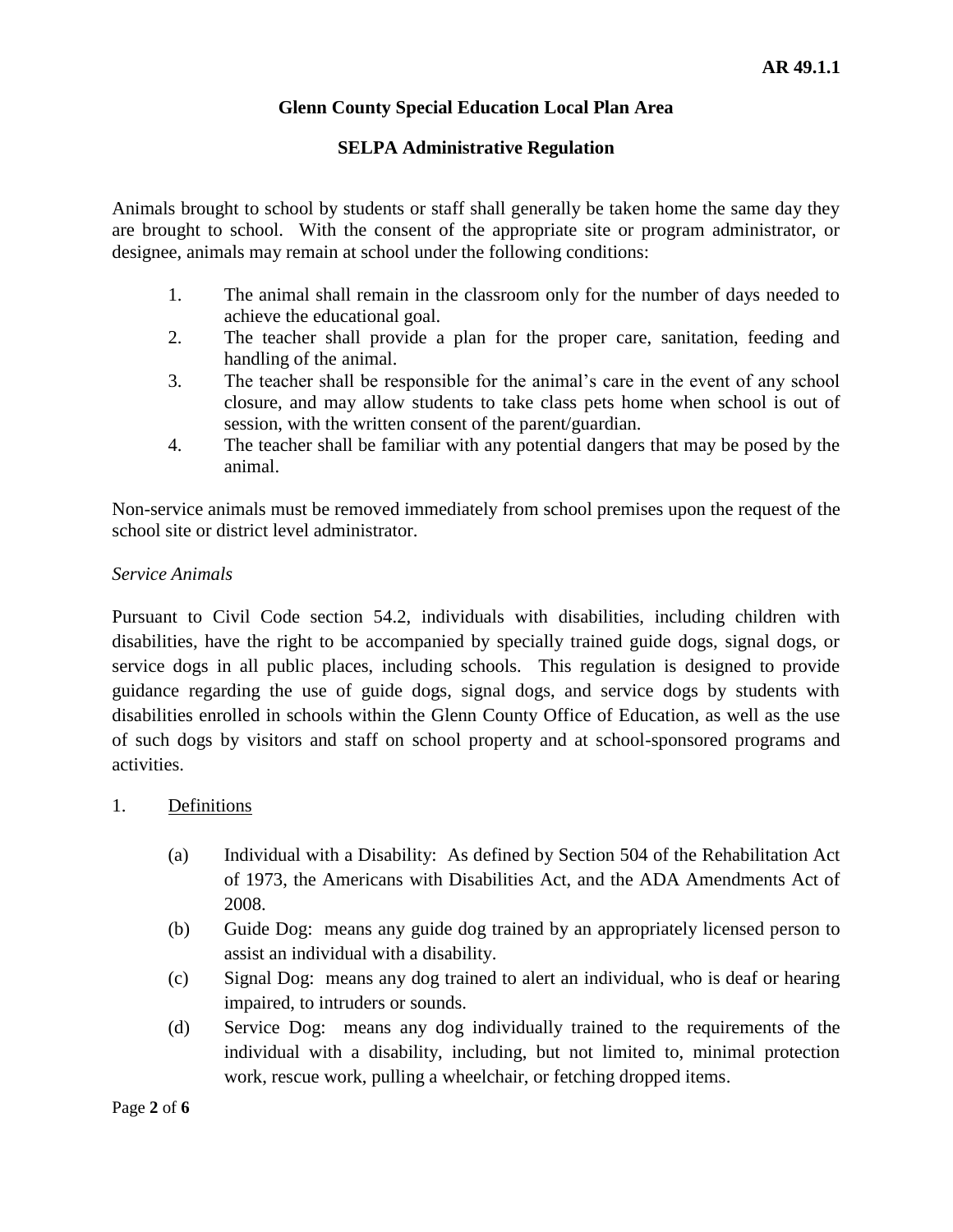#### **SELPA Administrative Regulation**

- (e) Service Animal: means any dog that is individually trained to do work or perform tasks for the benefit of an individual with a disability, including a physical, sensory, psychiatric, intellectual, or other mental disability. Other species of animals, whether wild or domestic, trained or untrained, are not service animals for the purposes of this definition. The work or tasks performed by a service animal must be directly related to the handler's disability. Examples of work or tasks include, but are not limited to, assisting individuals who are blind or have low vision with navigation and other tasks, alerting individuals who are deaf or hard of hearing to the presence of people or sounds, providing non-violent protection or rescue work, pulling a wheelchair, assisting an individual during a seizure, alerting individuals to the presence of allergens, retrieving items such as medicine or the telephone, providing physical support and assistance with balance and stability to individuals with mobility disabilities, and helping persons with psychiatric and neurological disabilities by preventing or interrupting impulsive or destructive behaviors. The crime deterrent effects of an animal's presence and the provision of emotional support, well-being, comfort, or companionship do not constitute work or tasks for the purposes of this definition.
- (e) User: means an individual with a disability as defined in Paragraph 1(a) above and persons authorized to train guide dogs, signal dogs, or service dogs for individuals with disabilities, consistent with California Civil Code sections 54.1 and 54.2.

#### 2. Right to Use of Facilities and Services

An individual with a disability has the right to be accompanied on school property or at school-sponsored programs or activities by a guide dog, signal dog, or service dog specially trained for an individual with a disability subject to the consent of the school principal or designee. The principal or designee may permit an individual with a disability to be accompanied by a service animal specially trained for that person, subject to the following conditions:

(a) The user shall provide information to the principal, or designee may ask the individual whether: 1) The animal is required because of a disability, and 2) What work or task the animal has been trained to perform, except when it is readily apparent that an animal is trained to do work or perform tasks for an individual with a disability  $(28 \text{ C.F.R.}, \S 35.36(f).)$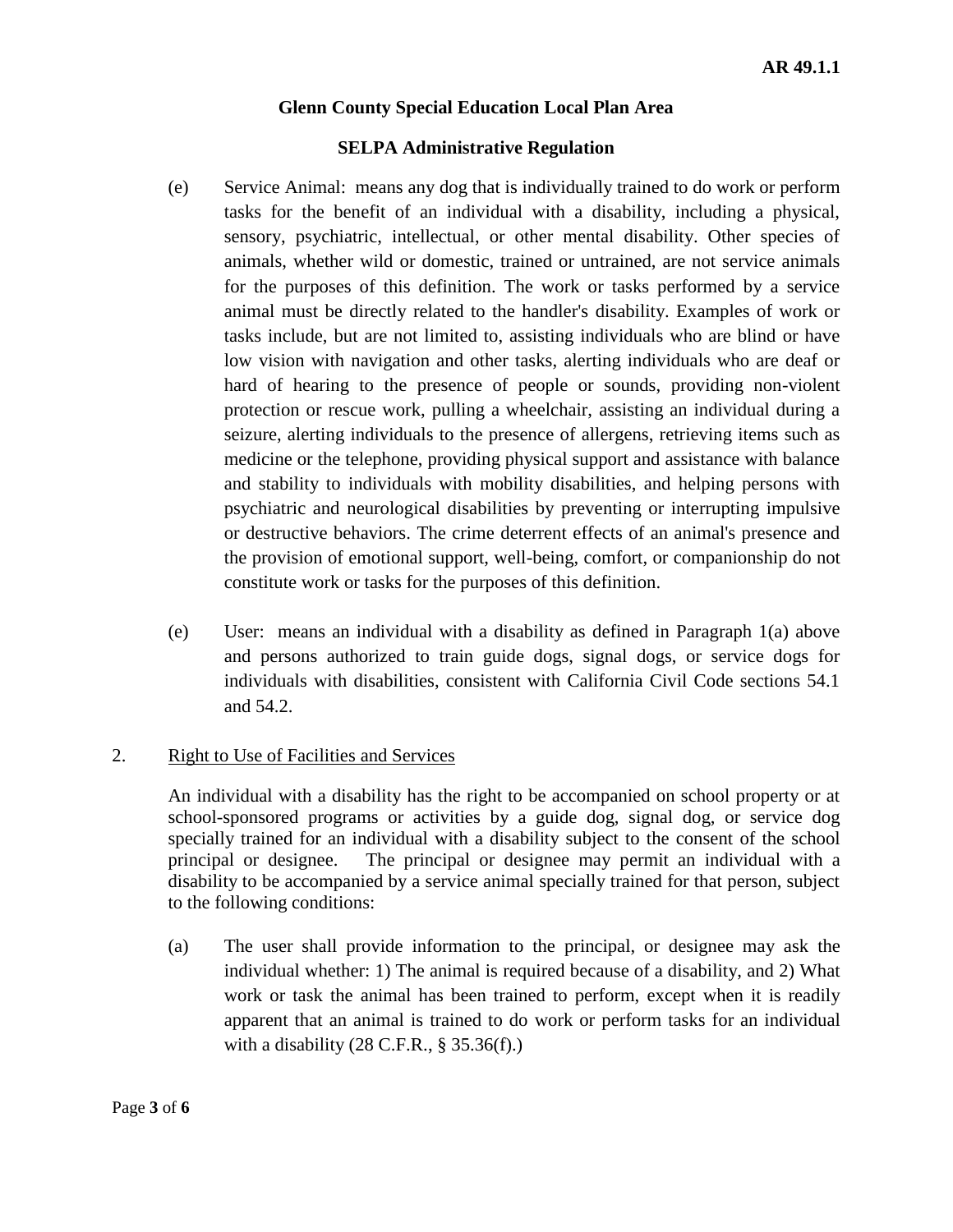#### **SELPA Administrative Regulation**

- (b) The user shall provide information to the principal or designee that the animal is socialized to behave appropriately around the children and adults.
- (c) The user shall ensure the dog is properly harnessed or on a leash at all times.
- (d) The user shall ensure that the dog is housebroken.
- (e) The user shall provide evidence of proper inoculations and identification.
- (f) The user shall complete and sign a release of liability form, which shall release the district from any and all liability for damage to persons, premises, or facilities caused by the dog. If the user is a minor under the age of eighteen (18) years old, the parent/guardian shall complete and sign the release of liability form. By signing the release, the individual, or the parent/guardian if the individual is a minor, agrees to assume all liability for any and all damage to persons, premises, or facilities caused by the dog.
- (g) The user shall be responsible for the care and conduct of the dog at all times. The dog shall be under the user's control at all times. The user is responsible for the cleanliness of the dog, including flea control, to protect the health and safety of others and for assuring the proper and safe disposal of all waste elimination of the service dog.
- (h) The service dog shall not exhibit aggressive behavior toward staff, students, or any individuals; and may not otherwise pose a direct threat to the health and/or safety of others, and may not be disruptive to the educational environment.

If the user fails to satisfy any of the above conditions, the principal or designee shall not permit the user to bring the dog on school property or to schoolsponsored programs or activities. If the principal or designee grants permission to the user to bring a guide dog, signal dog, or service dog on school property or to school-sponsored programs or activities, the user shall continue to be subject to the conditions stated above. Should the user fail to abide by these conditions, the user shall be required to remove the dog immediately and not bring the dog back on school property until he or she can demonstrate that all conditions are met.

Any guide dog, signal dog, or service dog brought to school by an individual with a disability, shall be taken home the same day.

#### 3. Right to Use of School Transportation

Guide dogs, signal dogs, or service dogs trained to provide assistance to individuals with disabilities may be transported in a school bus when accompanied by students with disabilities enrolled in a public or private school, by disabled teachers employed in a public or private school or community college, and by individuals who train such dogs.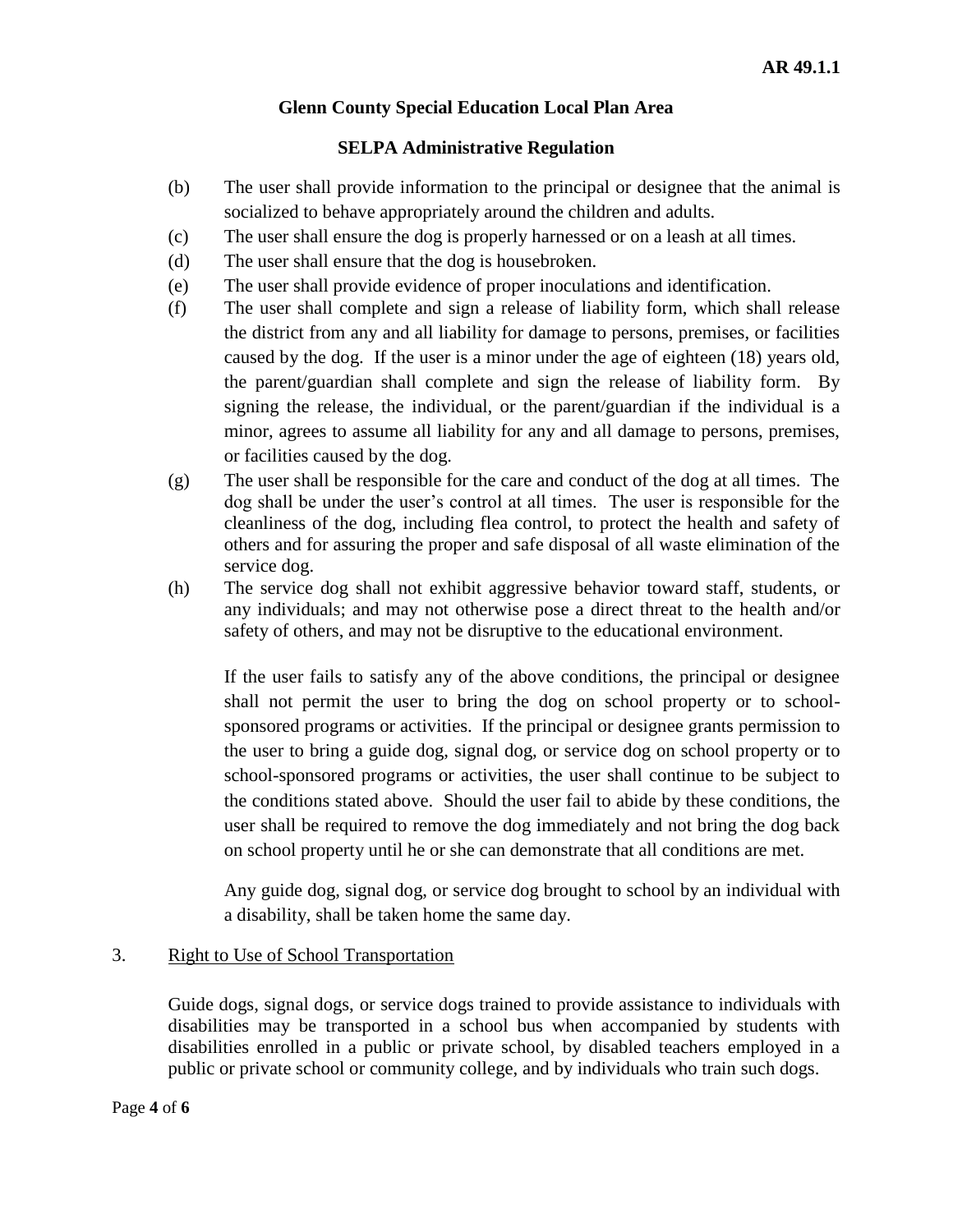#### **SELPA Administrative Regulation**

#### 4. School Administrator's or Designee's Responsibilities

Before granting permission to a student with a disability, who is enrolled in a public school of the district and has a Section 504 plan or an individualized education program (IEP), to bring a guide dog, signal dog, or service dog on school property or to schoolsponsored programs or activities, the principal or designee shall determine whether the student's Section 504 or IEP team has addressed the student's educational needs in another manner that would eliminate his or her need for the dog in order to receive a free appropriate public education (FAPE). When appropriate, the principal or designee shall schedule a meeting of the student's Section 504 or IEP team to further clarify the student's need for additional support in the classroom. The principal or designee shall also do the following:

- (a) Verify that the user/parent has submitted all required information and that the information meets the stated requirements
- (b) Provide written notification to all parents/guardians of students in the particular class, requesting information regarding whether their child has any known allergies, asthma, or other health-related conditions that may be affected by the dog's presence in the classroom. If it is determined that a student in the particular class has a healthrelated condition that would be affected by the presence of the dog, the principal or designee shall make a determination taking into consideration the needs and rights of both students.
- (c) Make a reasonable judgment whether it is safe to bring the dog on school property based on available objective information regarding whether the dog presents an unacceptable risk or threat to others. In making this determination, the principal or designee may consider factors such as, but not limited to, the dog's breeding, training, and propensity for harmful or frightening interaction with children or others reasonably attributed to that particular type of dog as determined by those knowledgeable about such dogs.

Based on the above, the principal or designee shall determine whether to approve or deny the request to allow a dog on school property or to a school-sponsored program or activity and inform the parent.

#### 5. Liability for Service Animals

The district assumes no responsibility for any guide dog, signal dog, or service dog brought on school property or to school-sponsored programs or activities.